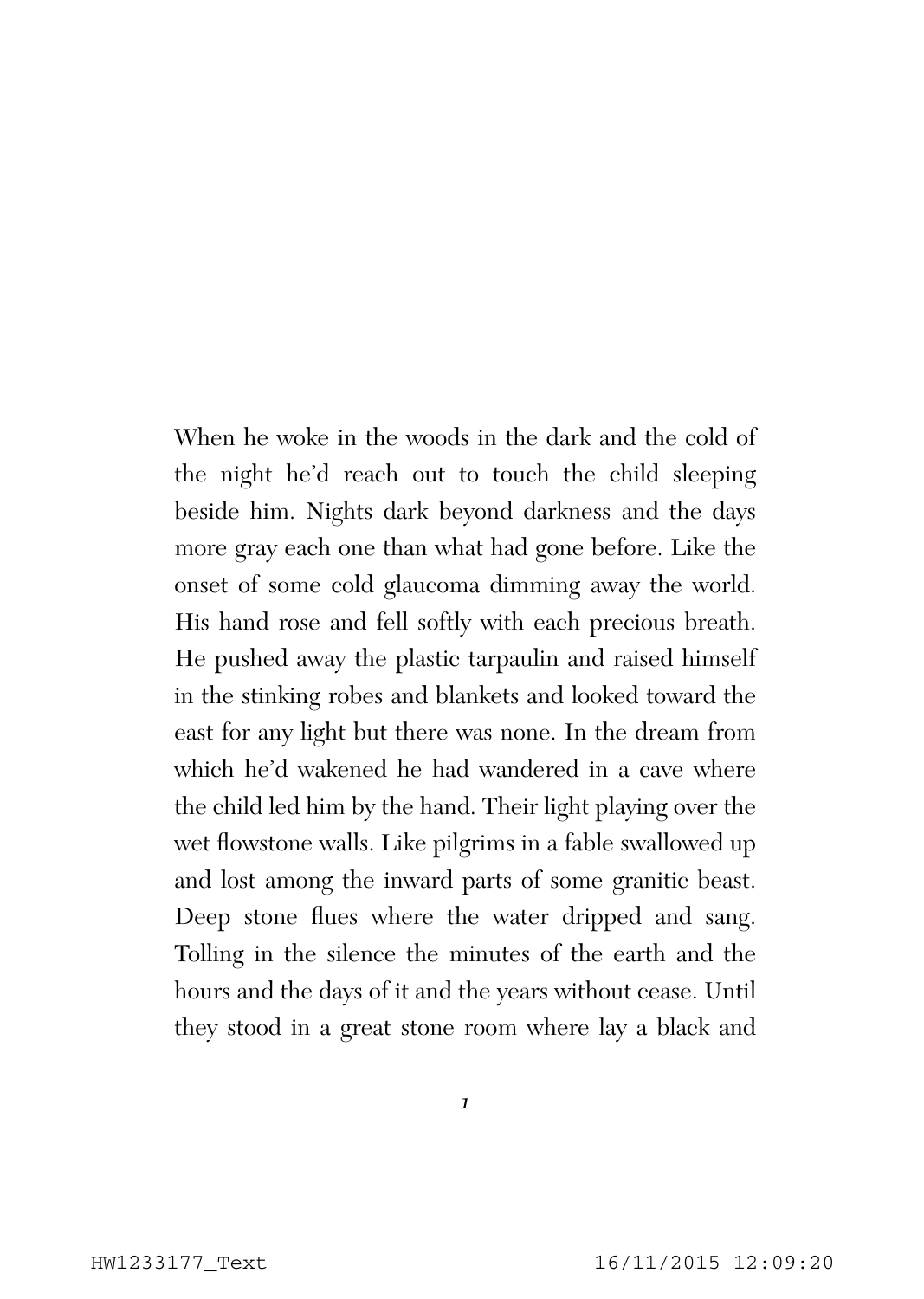ancient lake. And on the far shore a creature that raised its dripping mouth from the rimstone pool and stared into the light with eyes dead white and sightless as the eggs of spiders. It swung its head low over the water as if to take the scent of what it could not see. Crouching there pale and naked and translucent, its alabaster bones cast up in shadow on the rocks behind it. Its bowels, its beating heart. The brain that pulsed in a dull glass bell. It swung its head from side to side and then gave out a low moan and turned and lurched away and loped soundlessly into the dark.

With the first gray light he rose and left the boy sleeping and walked out to the road and squatted and studied the country to the south. Barren, silent, godless. He thought the month was October but he wasnt sure. He hadnt kept a calendar for years. They were moving south. There'd be no surviving another winter here.

When it was light enough to use the binoculars he glassed the valley below. Everything paling away into the murk. The soft ash blowing in loose swirls over the blacktop. He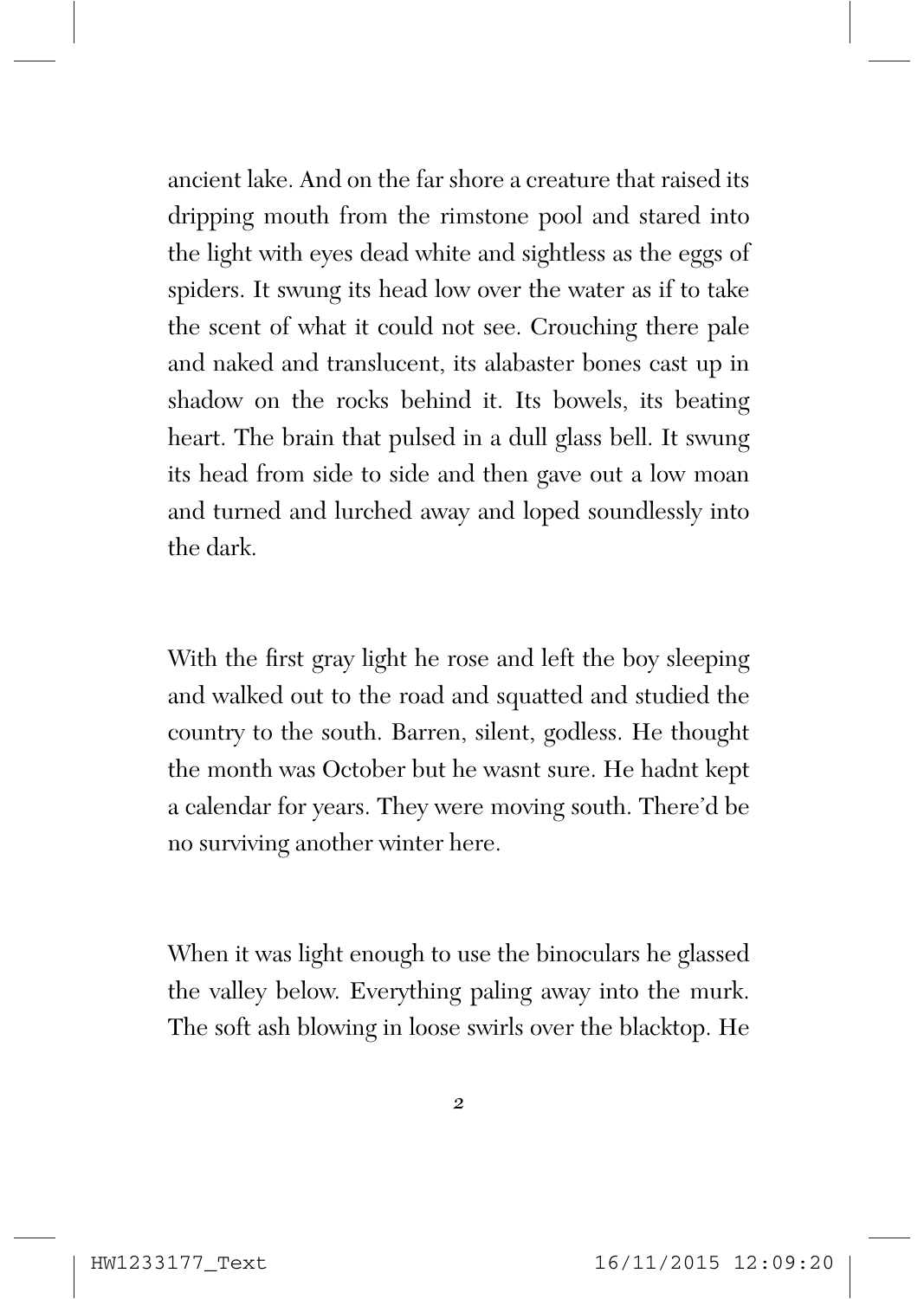studied what he could see. The segments of road down there among the dead trees. Looking for anything of color. Any movement. Any trace of standing smoke. He lowered the glasses and pulled down the cotton mask from his face and wiped his nose on the back of his wrist and then glassed the country again. Then he just sat there holding the binoculars and watching the ashen daylight congeal over the land. He knew only that the child was his warrant. He said: If he is not the word of God God never spoke.

When he got back the boy was still asleep. He pulled the blue plastic tarp off of him and folded it and carried it out to the grocery cart and packed it and came back with their plates and some cornmeal cakes in a plastic bag and a plastic bottle of syrup. He spread the small tarp they used for a table on the ground and laid everything out and he took the pistol from his belt and laid it on the cloth and then he just sat watching the boy sleep. He'd pulled away his mask in the night and it was buried somewhere in the blankets. He watched the boy and he looked out through the trees toward the road. This was not a safe place. They could be seen from the road now it was day. The boy turned in the blankets. Then he opened his eyes. Hi, Papa, he said.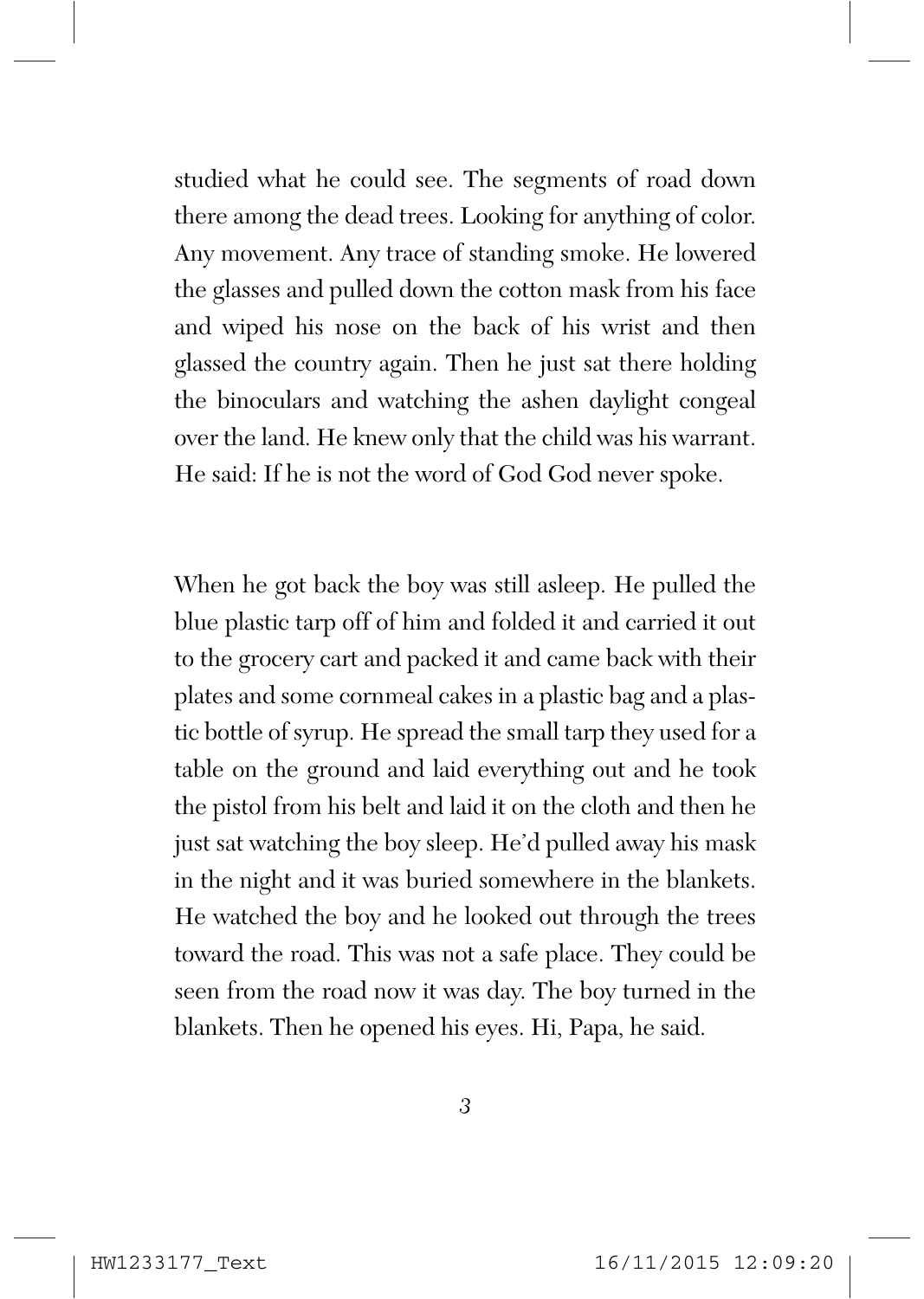I'm right here. I know.

An hour later they were on the road. He pushed the cart and both he and the boy carried knapsacks. In the knapsacks were essential things. In case they had to abandon the cart and make a run for it. Clamped to the handle of the cart was a chrome motorcycle mirror that he used to watch the road behind them. He shifted the pack higher on his shoulders and looked out over the wasted country. The road was empty. Below in the little valley the still gray serpentine of a river. Motionless and precise. Along the shore a burden of dead reeds. Are you okay? he said. The boy nodded. Then they set out along the blacktop in the gunmetal light, shuffling through the ash, each the other's world entire.

They crossed the river by an old concrete bridge and a few miles on they came upon a roadside gas station. They stood in the road and studied it. I think we should check it out, the man said. Take a look. The weeds they forded fell to dust about them. They crossed the broken asphalt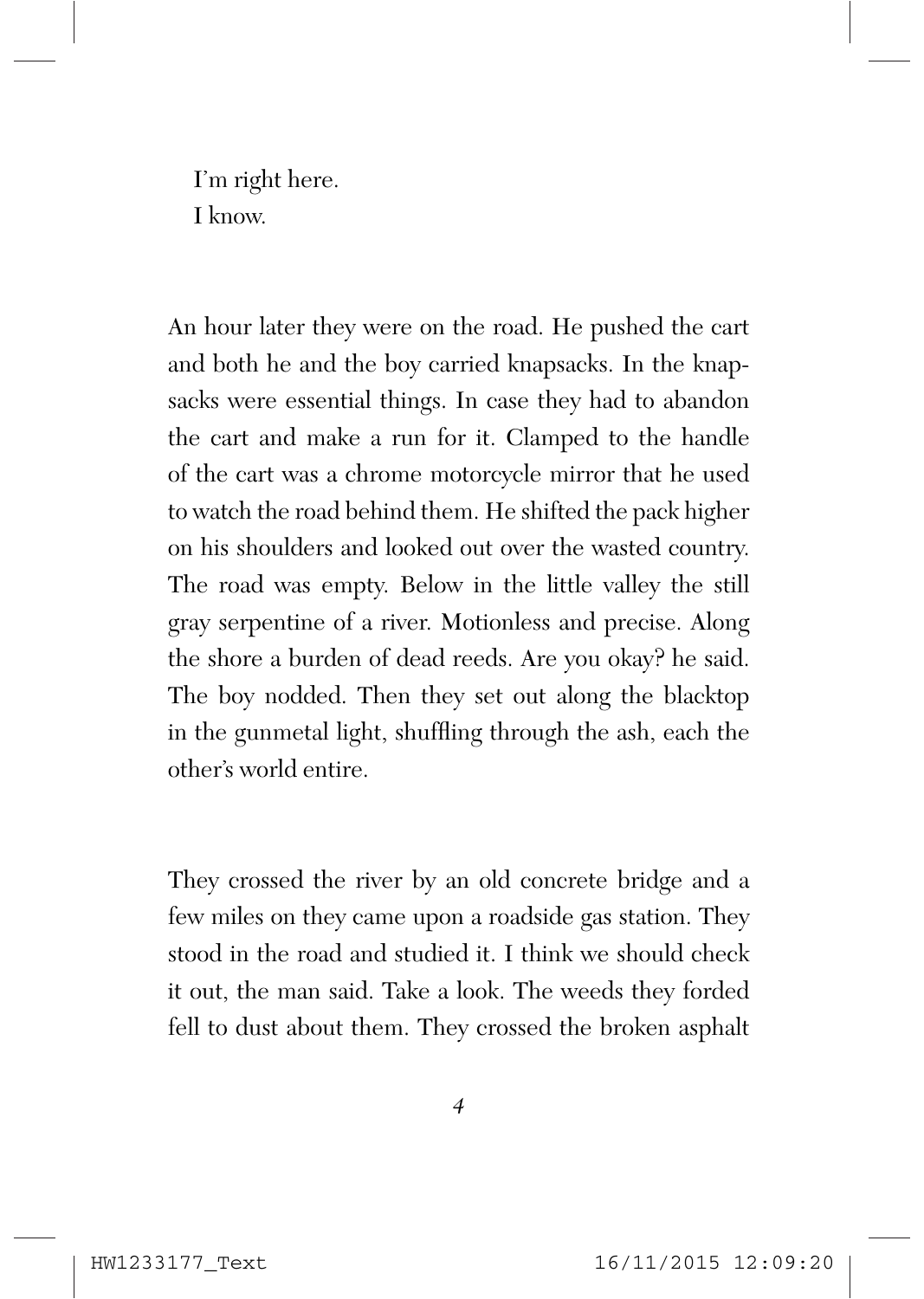apron and found the tank for the pumps. The cap was gone and the man dropped to his elbows to smell the pipe but the odor of gas was only a rumor, faint and stale. He stood and looked over the building. The pumps standing with their hoses oddly still in place. The windows intact. The door to the service bay was open and he went in. A standing metal toolbox against one wall. He went through the drawers but there was nothing there that he could use. Good half-inch drive sockets. A ratchet. He stood looking around the garage. A metal barrel full of trash. He went into the office. Dust and ash everywhere. The boy stood in the door. A metal desk, a cashregister. Some old automotive manuals, swollen and sodden. The linoleum was stained and curling from the leaking roof. He crossed to the desk and stood there. Then he picked up the phone and dialed the number of his father's house in that long ago. The boy watched him. What are you doing? he said.

A quarter mile down the road he stopped and looked back. We're not thinking, he said. We have to go back. He pushed the cart off the road and tilted it over where it could not be seen and they left their packs and went back to the station. In the service bay he dragged out the steel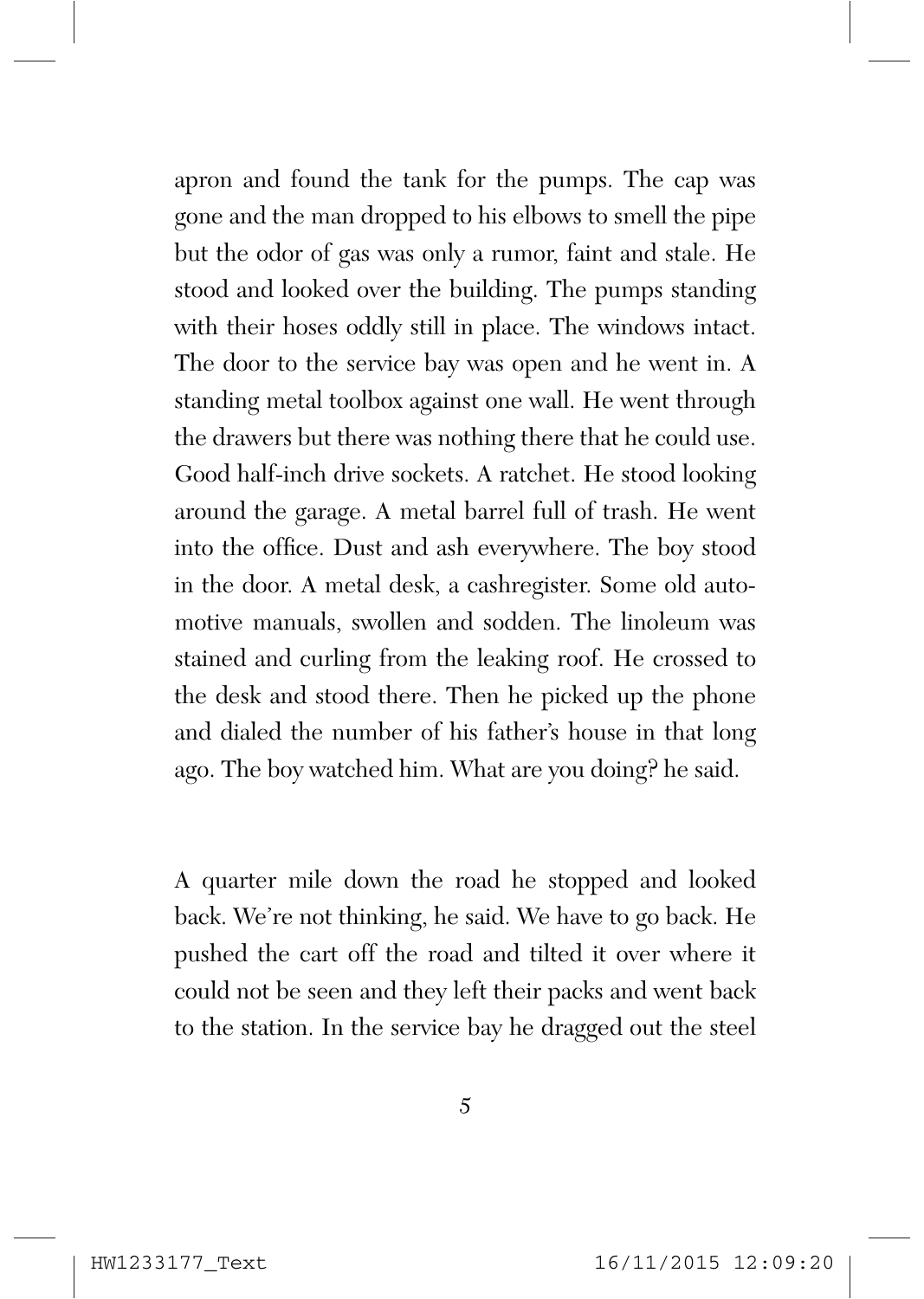trashdrum and tipped it over and pawed out all the quart plastic oilbottles. Then they sat in the floor decanting them of their dregs one by one, leaving the bottles to stand upside down draining into a pan until at the end they had almost a half quart of motor oil. He screwed down the plastic cap and wiped the bottle off with a rag and hefted it in his hand. Oil for their little slutlamp to light the long gray dusks, the long gray dawns. You can read me a story, the boy said. Cant you, Papa? Yes, he said. I can.

On the far side of the river valley the road passed through a stark black burn. Charred and limbless trunks of trees stretching away on every side. Ash moving over the road and the sagging hands of blind wire strung from the blackened lightpoles whining thinly in the wind. A burned house in a clearing and beyond that a reach of meadowlands stark and gray and a raw red mudbank where a roadworks lay abandoned. Farther along were billboards advertising motels. Everything as it once had been save faded and weathered. At the top of the hill they stood in the cold and the wind, getting their breath. He looked at the boy. I'm all right, the boy said. The man put his hand on his shoulder and nodded toward the open country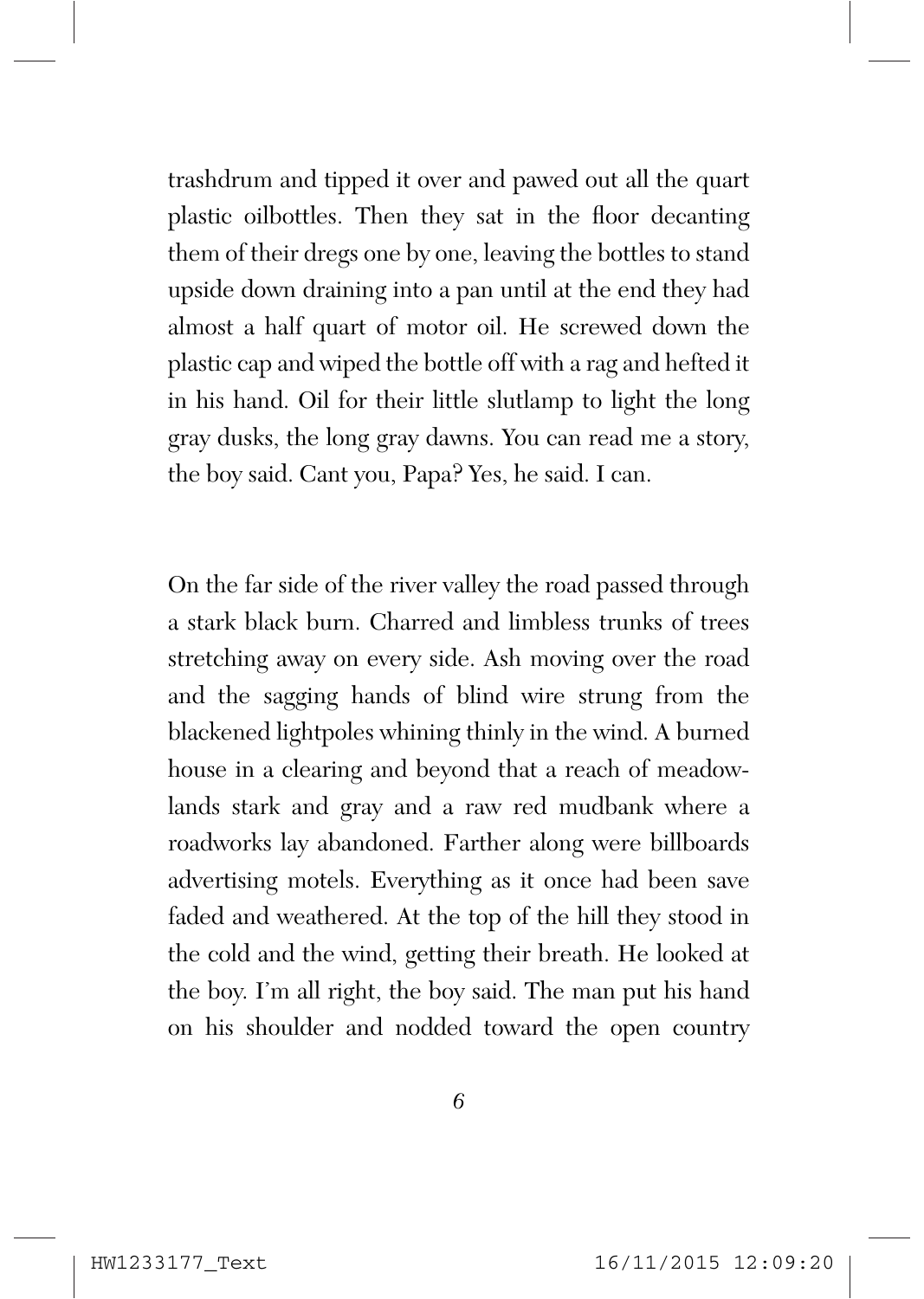below them. He got the binoculars out of the cart and stood in the road and glassed the plain down there where the shape of a city stood in the grayness like a charcoal drawing sketched across the waste. Nothing to see. No smoke. Can I see? the boy said. Yes. Of course you can. The boy leaned on the cart and adjusted the wheel. What do you see? the man said. Nothing. He lowered the glasses. It's raining. Yes, the man said. I know.

They left the cart in a gully covered with the tarp and made their way up the slope through the dark poles of the standing trees to where he'd seen a running ledge of rock and they sat under the rock overhang and watched the gray sheets of rain blow across the valley. It was very cold. They sat huddled together wrapped each in a blanket over their coats and after a while the rain stopped and there was just the dripping in the woods.

When it had cleared they went down to the cart and pulled away the tarp and got their blankets and the things they would need for the night. They went back up the hill and made their camp in the dry dirt under the rocks and the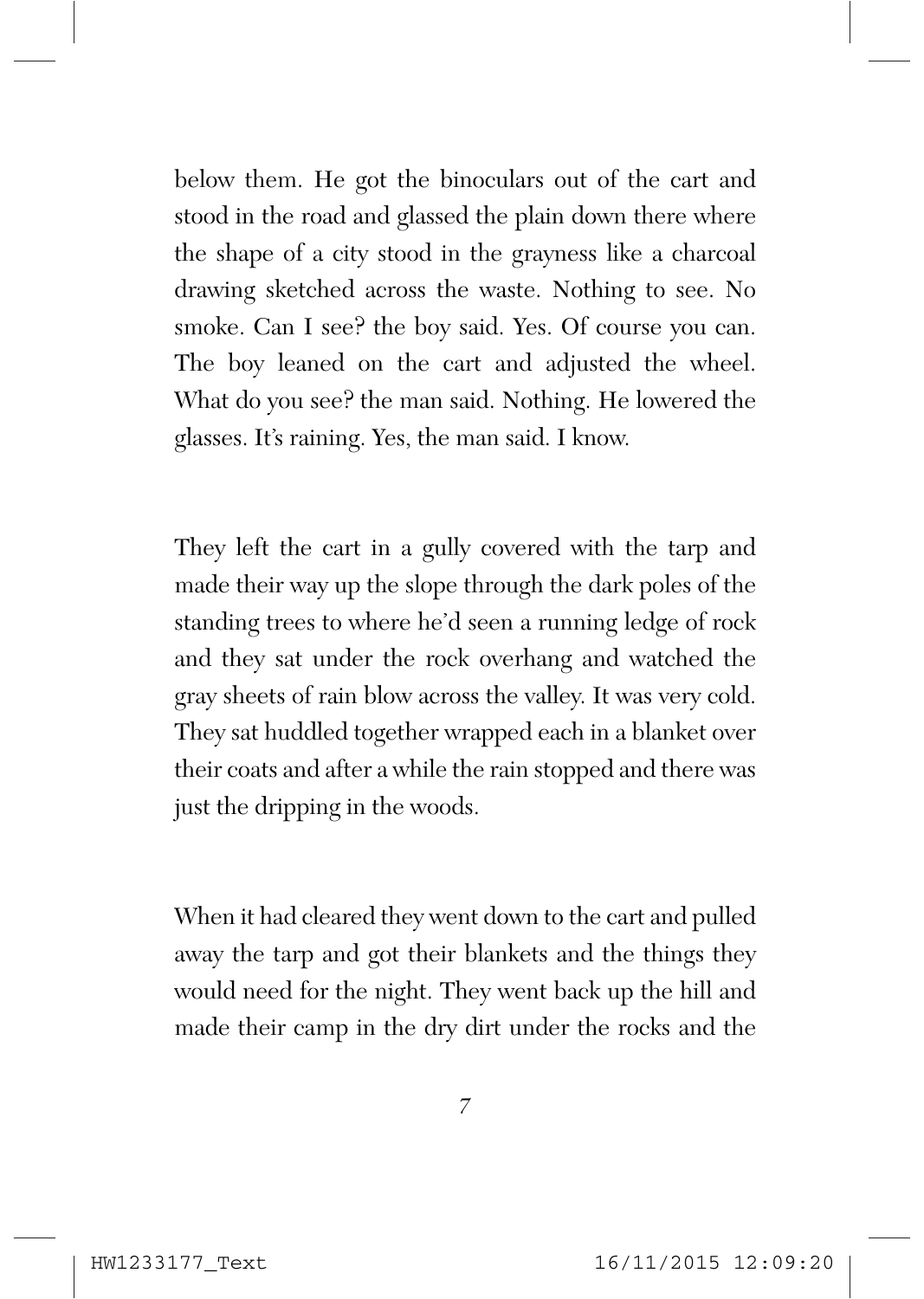man sat with his arms around the boy trying to warm him. Wrapped in the blankets, watching the nameless dark come to enshroud them. The gray shape of the city vanished in the night's onset like an apparition and he lit the little lamp and set it back out of the wind. Then they walked out to the road and he took the boy's hand and they went to the top of the hill where the road crested and where they could see out over the darkening country to the south, standing there in the wind, wrapped in their blankets, watching for any sign of a fire or a lamp. There was nothing. The lamp in the rocks on the side of the hill was little more than a mote of light and after a while they walked back. Everything too wet to make a fire. They ate their poor meal cold and lay down in their bedding with the lamp between them. He'd brought the boy's book but the boy was too tired for reading. Can we leave the lamp on till I'm asleep? he said. Yes. Of course we can.

He was a long time going to sleep. After a while he turned and looked at the man. His face in the small light streaked with black from the rain like some old world thespian. Can I ask you something? he said.